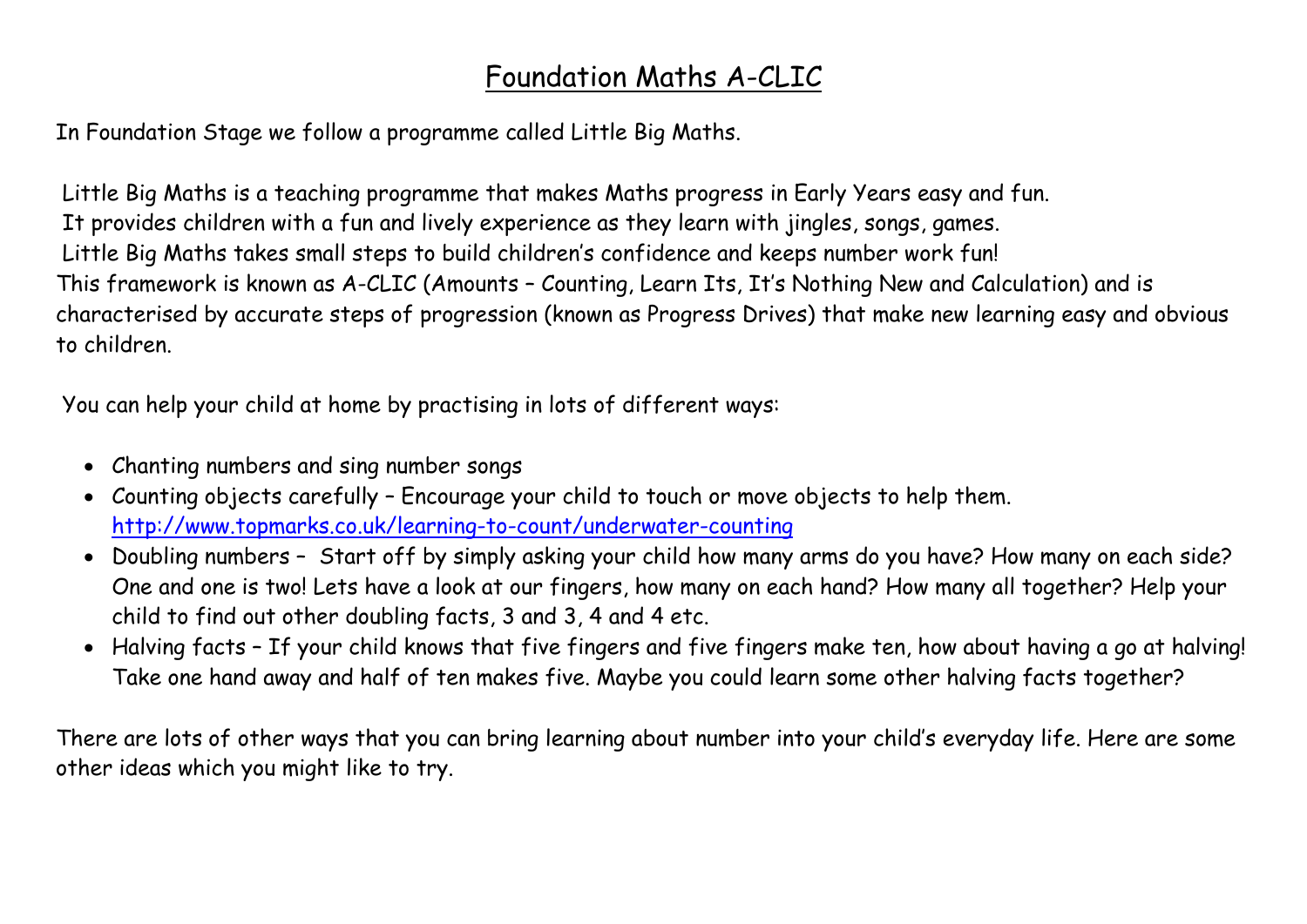Setting the table for dinner – How many people? How many plates/knives/forks do you think we will need? Look for numbers in the environment with your child, for example, house numbers, television channels and telephone numbers. Play games such as, what time is it Mr Wolf, hop scotch, snakes, snap and ladders etc. Who won? who came second, third, fourth etc.. Playing outside and ask questions such as can you find me five big leaves and five small leaves? Playing hide and seek and encouraging you child to count whilst playing. Lets collect three sticks and order them according to size. Which is the biggest? Which is the smallest?

A-CLIC does not include the teaching of shape space and measure. This is taught in one lesson a week covering the following objectives throughout the year.

Children use everyday language to talk about size, weight, capacity, position, distance, time and money to compare quantities and objects and to solve problems. They recognise, create and describe patterns. They explore characteristics of everyday objects and shapes and use mathematical language to describe them.